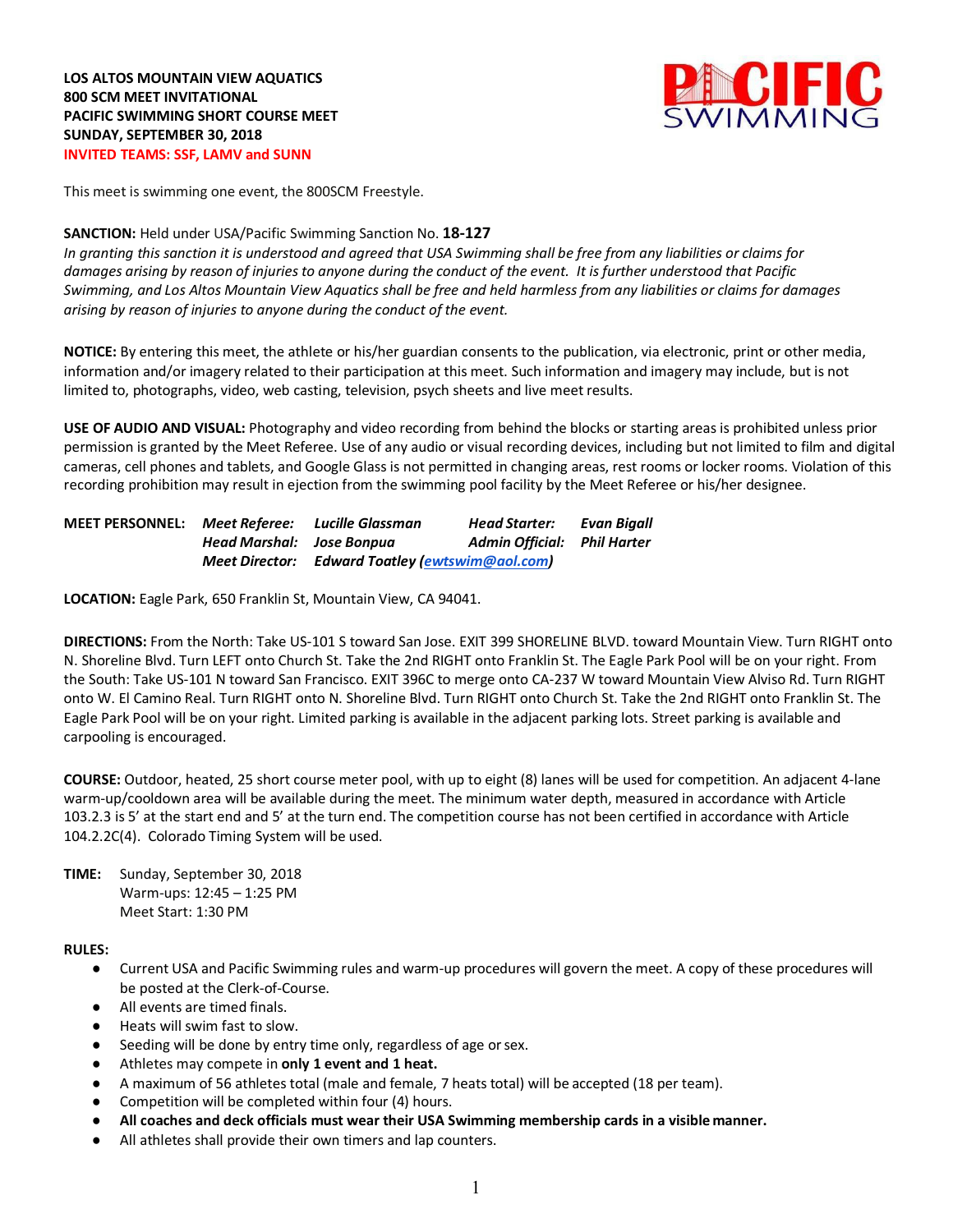**UNACCOMPANIED ATHLETES:** Any USA-S athlete-member competing at the meet must be accompanied by a USA Swimming member-coach for the purposes of athlete supervision during warm-up, competition and warm-down. If a coach-member of the athlete's USA-S Club does not attend the meet to serve in said supervisory capacity, it is the responsibility of the athlete or the athlete's legal guardian to arrange for supervision by a USA-S member-coach. The Meet Director or Meet Referee may assist the athlete in making arrangements for such supervision; however, it is recommended that such arrangements be made in advance of the meet by the athlete's USA-S Club Member-Coach.

**RACING STARTS:** Athletes must be certified by a USA-S member-coach as being proficient in performing a racing start, or must start the race in the water. It is the responsibility of the athlete or the athlete's legal guardian to ensure compliance with this requirement.

# **RESTRICTIONS:**

- Smoking and the use of other tobacco products is prohibited on the pool deck, in the locker rooms, in spectator seating, on standing areas and in all areas used by athletes, during the meet and during warm-up periods.
- Sale and use of alcoholic beverages is prohibited in all areas of the meet venue.
- No glass containers are allowed in the meet venue.
- No propane heater is permitted except for snack bar/meet operations.
- All shelters must be properly secured.
- Changing into or out of swimsuits other than in locker rooms or other designated areas is prohibited.
- Destructive devices, to include but not limited to, explosive devices and equipment, firearms(open or concealed), blades, knives, mace, stun guns and blunt objects are strictly prohibited in the swimming facility and its surrounding areas. If observed, the Meet Referee or his/her designee may ask that these devices be stored safely away from the public or removed from the facility. Noncompliance may result in the reporting to law enforcement authorities and ejection from the facility. Law enforcement officers (LEO) are exempt per applicable laws.
- **No personal tents/EZ-ups will be allowed on the pool deck.**
- Operation of a drone, or any other flying apparatus, is prohibited over the venue (pools, athlete/coach areas, spectator areas and open ceiling locker rooms) any time athletes, coaches, officials and/or spectators arepresent.

### **ELIGIBILITY:**

- Athletes must be current members of USA-S and enter their name and registration number on the meet entry card as they are shown on their Registration Card. If this is not done, it may be difficult to match the athlete with the registration and times database. The meet host will check all athlete registrations against the SWIMS database and if not found to be registered, the Meet Director shall accept the registration at the meet (a \$10 surcharge will be added to the regular registration fee). Duplicate registrations will be refunded by mail.
- Athletes must be a member of SSF, LAMV, or SUNN. Unattached athletes currently participating with SSF, LAMV, or SUNN are eligible to compete.
- Entry timessubmitted for this meet may be checked against a computer database and may be changed in accordance with Pacific Swimming Entry Time Verification Procedures.
- Disabled athletes are welcome to attend this meet and should contact the Meet Director or Meet Referee regarding any special accommodations on entry times and seeding per Pacific Swimming policy.

### **ENTRY DEADLINE:** Entries must be received by 11:59 PM, **Tuesday, September 25, 2018**

#### Entry Directions:

- 1. Hy-Tek event file will be sent to each invited club.
- 2. Club enters athletes and exports to an entriesfile.
- 3. Email the entries file to: ewtswim@aol.com.

**ENTRY FEES:** \$15.00 per athlete, which covers the participation fee, event fee, and a facility fee. A single check per club should be mailed or hand-delivered to the address below. No refunds will be made.

#### **Make check payable to:** LAMV Swim Club

**CHECK-IN:** The meet will be pre-seeded. Heat and lanes will be sent to each club prior to the meet.

**SCRATCHES:** Any athletes not reporting for or competing in an individual timed final event that they have checked in for shall not be penalized.